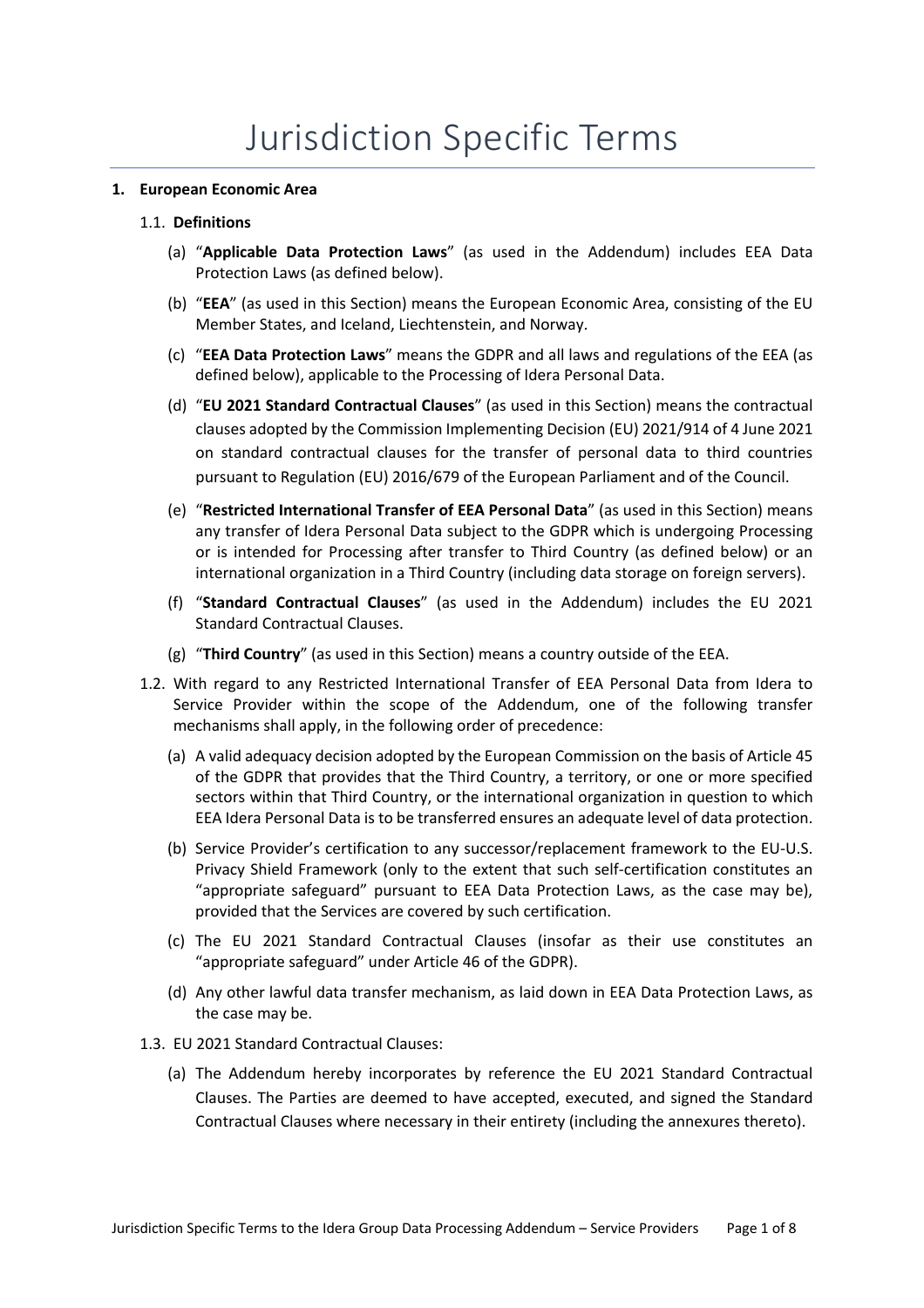- (b) The content of EU 2021 Annex I and Annex II of the EU 2021 Standard Contractual Clauses is set forth in **Exhibit A** to the Addendum, and the contents of Annex III of the EU 2021 Standard Contractual Clauses, if applicable, is set out in **Exhibit B** to the Addendum.
- (c) The text contained in **Exhibit C** to the Addendum supplements the EU 2021 Standard Contractual Clauses.
- (d) The Parties agree to apply the following modules:
	- i. Module two of the EU 2021 Standard Contractual Clauses when, in accordance with Section 3.1 of the Addendum, the Data Exporter is Idera and acts as a Controller and the Data Importer is Service Provider and acts as a Processor.
	- ii. Module three of the EU 2021 Standard Contractual Clauses when, in accordance with Section 3.1 of the Addendum, the Data Exporter is Idera and acts as a Processor and the Data Importer is Service Provider and acts as a sub-Processor.
	- iii. Module four of the EU 2021 Standard Contractual Clauses when, in accordance with Section 3.1 of the Addendum, the Data Exporter is Service Provider and acts as a Processor and the Data Importer is Idera and acts as a Controller.
- (e) For the purposes of Annex I.A:
	- i. The Parties have provided each other with the identity information contact details required under Annex I.A.
	- ii. The Parties' controllership roles are set forth in Section 3.1 of the Addendum.
	- iii. The details of the Parties' data protection officer and data protection representative in the EU are set forth in **Exhibit A** and Sections 19 and 20 of the Addendum.
	- iv. The activities relevant to Idera Personal Data transferred under the Standard Contractual Clauses are set forth in **Exhibit A** to the Addendum.
- (f) Parties' Choices under the EU 2021 Standard Contractual Clauses:
	- i. With respect to Clause 9 of the EU 2021 Standard Contractual Clauses, the Parties select the "Option 2 General Written Authorization" and the time period set forth in Section 6.3 of the Addendum.
	- ii. For the purpose of Annex I.C and with respect to Clause 13 of the EU 2021 Standard Contractual Clauses, the competent supervisory authority is set forth in **Exhibit A** of the Addendum.
	- iii. With respect to Clause 17 of the EU 2021 Standard Contractual Clauses, the Parties select the laws of the Republic of Ireland.
	- iv. With respect to Clause 18 of the EU 2021 Standard Contractual Clauses, the Parties agree that any dispute arising from the EU 2021 Standard Contractual Clauses shall be resolved by the courts of the Republic of Ireland.
- 1.4. In cases where the EU 2021 Standard Contractual Clauses apply and there is a conflict between the terms of the Addendum and the terms of the Standard Contractual Clauses, the terms of the Standard Contractual Clauses shall prevail.
- **2. Brazil**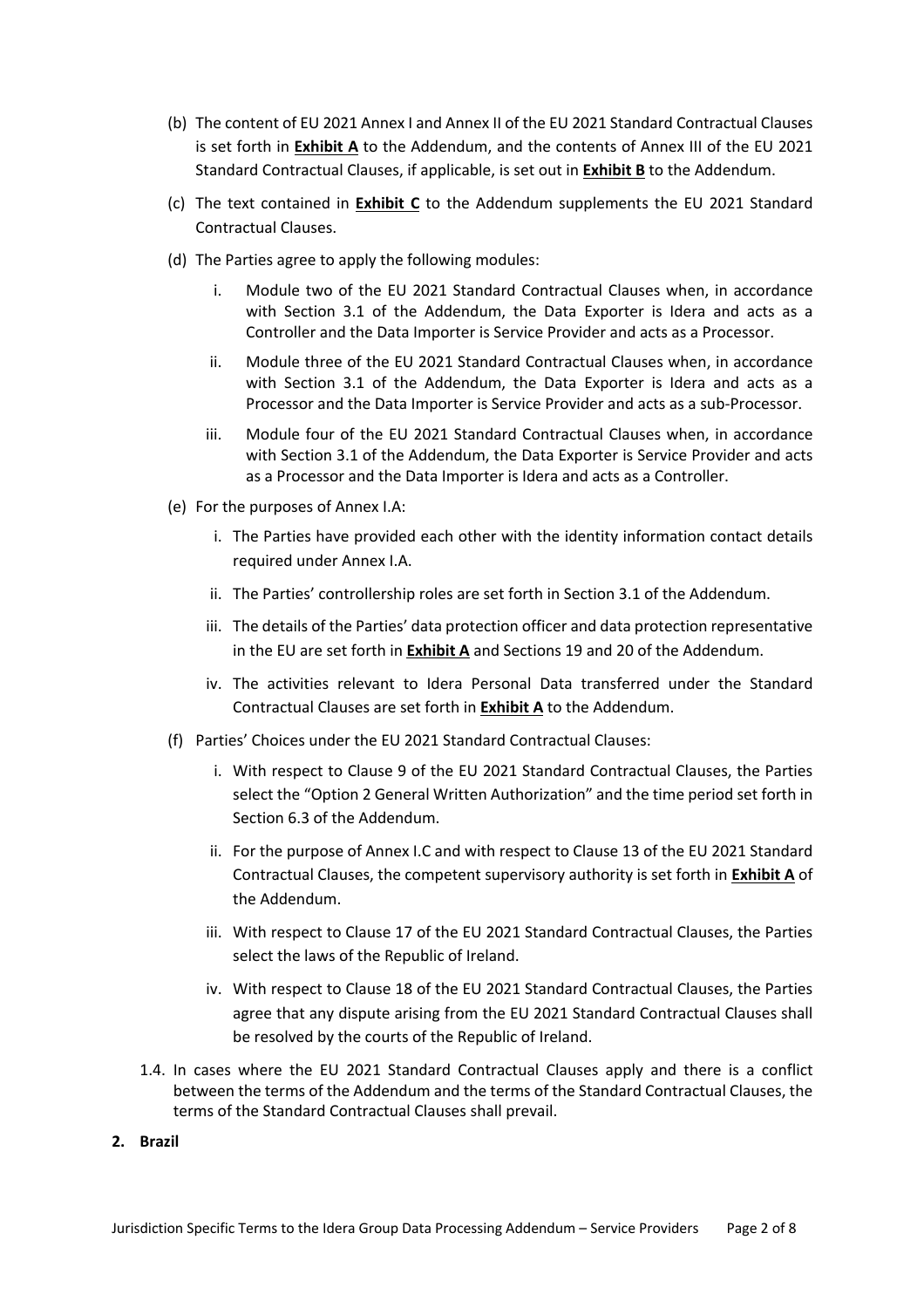- 2.1. **Definitions**
	- (a) "**Applicable Data Protection Laws**" (as used in the Addendum) includes "**Brazilian Data Protection Laws**" (as defined below).
	- (b) "**Brazilian Data Protection Laws**" (as used in this Section) includes the Lei Geral de Proteção de Dados, Law No. 13.709 of 14 August 2018 ("**LGPD**").
	- (c) "**Controller**" (as used in the Addendum) includes "**Controlador**" as defined under the LGPD.
	- (d) "**Personal Data Breach**" (as used in the Addendum) includes "**Security Incident**" as defined under the LGPD.
	- (e) "**Processor**" includes "**Operador**" as defined under the LGPD.

### **3. California**

- (a) "**Applicable Data Protection Laws**" (as used in the Addendum) includes California Data Protection Laws, as they may be amended from time to time.
- (b) "**Business Purpose**" (as used in this Section) shall have the meaning ascribed to it by California Data Protection Laws.
- (c) "**California Data Protection Laws**" includes the California Consumer Privacy Act of 2018, Assembly Bill 375 of the California House of Representatives, an act to add Title 1.81.5 (commencing with Section 1798.100) to Part 4 of Division 3 of the Civil Code, relating to privacy and approved by the California Governor on 28 June 2018 ("**CCPA**"), and the California Consumer Privacy Act Regulations ("**CCPA Regulations**"), and the California Privacy Rights Act of 2020, approved by the voters as Proposition 24 at the 3 November 2020, state-wide general election, amended, added to, and re-enacted the CCPA ("**CPRA**").
- (d) "**Commercial Purpose**" (as used in this Section) shall have the meaning ascribed to it in the CPRA.
- (e) "**Controller**" (as used in the Addendum) includes "**Business**" as defined under the CPRA.
- (f) "**Data Subject**" (as used in the Addendum) includes "**Consumer**" as defined under the CPRA.
- (g) "**Idera Personal Data**" (as used in the Addendum) includes "**Personal Information**" as defined under the CPRA.
- (h) "**Personal Data Breach**" (as used in the Addendum) includes "**Breach of the Security of the System**" as defined under paragraph (g) of Section 1798.82. of the California Civil Code.
- (i) "**Processor**" (as used in the Addendum) includes "**Service Provider**" as defined under the CCPA.
- (j) "**Sell**" (as used in this Section) shall have the meaning ascribed to it in the CPRA.
- (k) "**Share**" (as used in this Section) shall have the meaning ascribed to it in the CPRA.
- 3.2. Idera discloses Idera Personal Data to Service Provider solely for: (i) valid Business Purposes; and (ii) to enable Service Provider to perform the Services under the Agreement.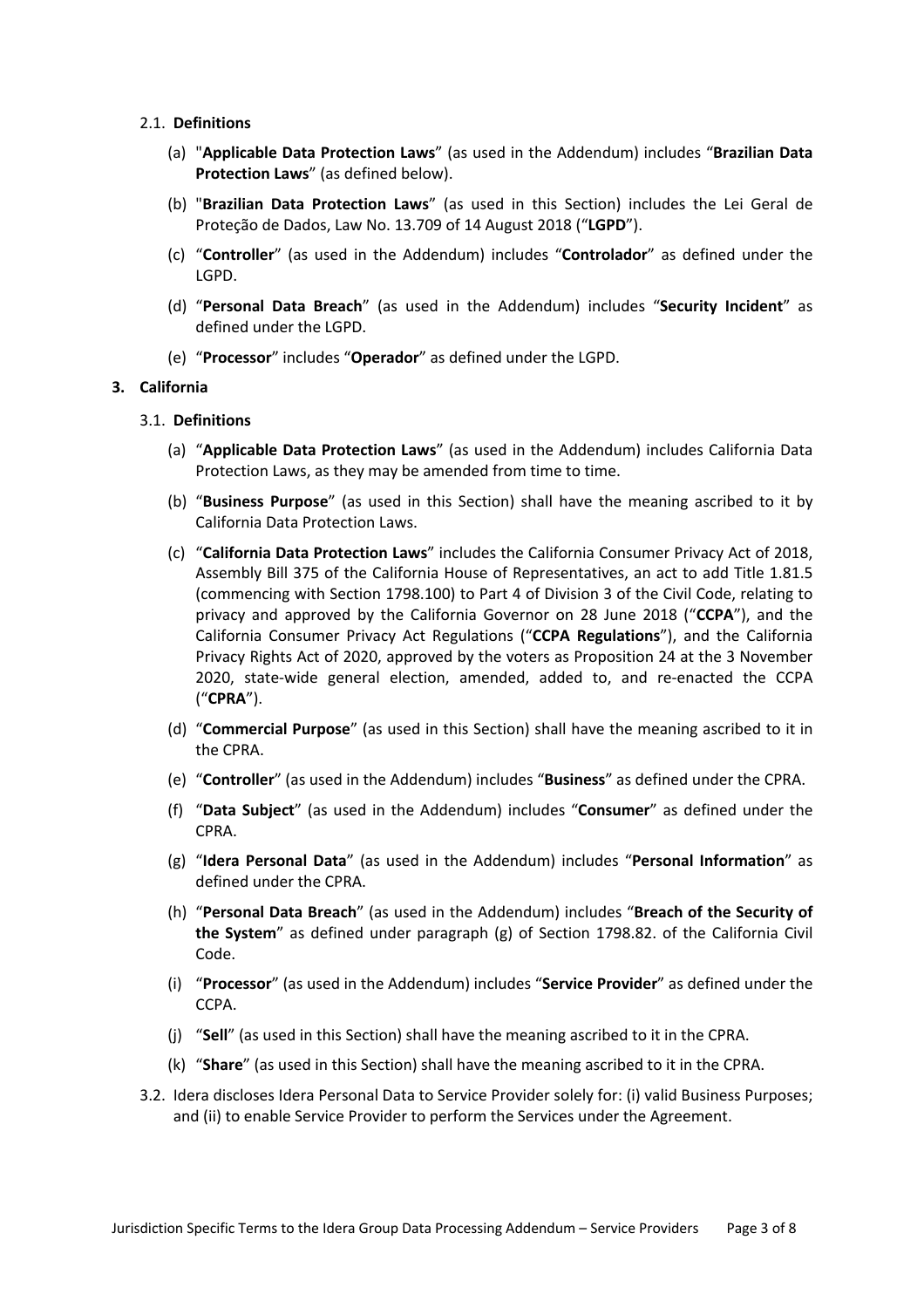3.3. Service Provider shall not: (i) Sell or Share Idera Personal Data; (ii) retain, use, or disclose Idera Personal Data for a Commercial Purpose other than providing the Services specified in the Agreement or as otherwise permitted by the California Data Protection Laws; nor (iii) retain, use, or disclose Idera Personal Data except where permitted under the Agreement between Idera and Service Provider. Service Provider certifies that it understands these restrictions and will comply with them.

# **4. Canada**

### 4.1. **Definitions**

- (a) "**Applicable Data Protection Laws**" (as used in the Addendum) includes Canadian Data Protection Laws.
- (b) **"Canadian Data Protection Laws"** includes the Canadian Federal Personal Information Protection and Electronic Documents Act ("**PIPEDA**").
- (c) "**Idera Personal Data**" (as used in the Addendum) includes "**Personal Information**" as defined under PIPEDA.
- (d) "**Personal Data Breach**" (as used in the Addendum) includes "**Breach of Security Safeguards**" as defined under PIPEDA.
- (e) **"Subprocessor**" (as used in the Addendum) includes "**Third Party Organization**" as defined under PIPEDA.

#### **5. Switzerland**

- (a) "**Applicable Data Protection Laws**" (as used in the Addendum) includes Swiss Data Protection Laws, as they may be amended from time to time.
- (b) "**Controller**" (as used in the Addendum) includes "**Controller of the Data File**" as defined under the FADP.
- (c) "**Data Subject**" (as used in the Addendum) includes the natural persons whose Idera Personal Data is Processed.
- (d) "**Idera Personal Data**" (as used in the Addendum) includes "**Personal Data**" as defined under the FADP.
- (e) "**Processing**" (as used in the Addendum) includes "**Processing**" as defined under the FADP.
- (f) "**Restricted International Transfer of Swiss Personal Data**" (as used in this Section) means any transfer of Idera Personal Data (including data storage in foreign servers) subject to the FADP to a Third Country (as defined below) or an international organization.
- (g) "**Standard Contractual Clauses**" (as used in the Addendum) includes the EU 2021 Standard Contractual Clauses (as defined under Section 2.1(d) of this Exhibit).
- (h) "**Swiss Data Protection Laws**" includes the Federal Act on Data Protection of 19 June 1992 ("**FADP**") and the Ordinance to the Federal Act on Data Protection ("**OFADP**").
- (i) "**Third Country**" (as used in this Section) means a country outside of the Swiss Confederation.
- 5.2. With regard to any Restricted International Transfer of Swiss Personal Data from Idera to Service Provider within the scope of the Addendum, one of the following transfer mechanisms shall apply, in the following order of precedence: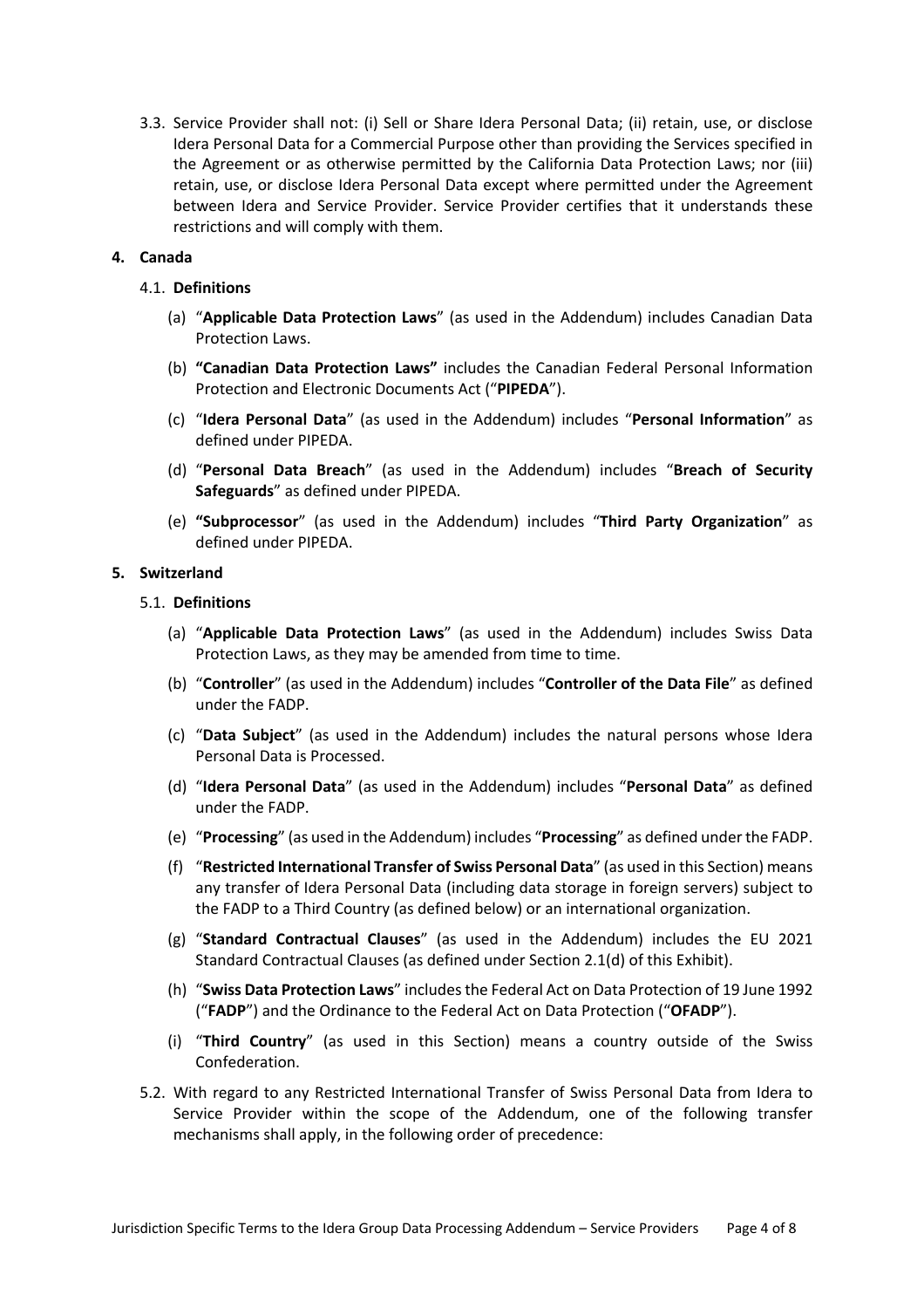- (a) The inclusion of the Third Country, a territory, or one or more specified sectors within that Third Country, or the international organization in question to which Idera Personal Data is to be transferred in the list published by the Swiss Federal Data Protection and Information Commissioner of states that provide an adequate level of protection for Idera Personal Data within the meaning of the FADP.
- (b) Service Provider's certification to any successor/replacement framework to the Swiss-U.S. Privacy Shield Framework (only to the extent that such self-certification constitutes an "appropriate safeguard" pursuant to Swiss Data Protection Laws, as the case may be), provided the Services are covered by such certification.
- (c) The EU 2021 Standard Contractual Clauses (as defined under Section 2.1(d) of this Exhibit) (insofar as their use constitutes an "appropriate safeguard" under Swiss Data Protection Laws).
- (d) Any other lawful transfer mechanism, as laid down in Swiss Data Protection Laws.
- 5.3. EU 2021 Standard Contractual Clauses:
	- (a) the Addendum hereby incorporates by reference the EU 2021 Standard Contractual Clauses. The Parties are deemed to have accepted, executed, and signed the Standard Contractual Clauses where necessary in their entirety (including the annexures thereto).
	- (b) The content of EU 2021 Annex I and Annex II of the EU 2021 Standard Contractual Clauses is set forth in **Exhibit A** to the Addendum, and the contents of Annex III of the EU 2021 Standard Contractual Clauses, if applicable, is set out in **Exhibit B** to the Addendum.
	- (c) The text contained in **Exhibit C** to the Addendum supplements the EU 2021 Standard Contractual Clauses.
	- (d) The Parties agree to apply the following modules:
		- i. Module two of the EU 2021 Standard Contractual Clauses when, in accordance with Section 3.1 of the Addendum, the Data Exporter is Idera and acts as a Controller and the Data Importer is Service Provider and acts as a Processor.
		- ii. Module three of the EU 2021 Standard Contractual Clauses when, in accordance with Section 3.1 of the Addendum, the Data Exporter is Idera and acts as a Processor and the Data Importer is Service Provider and acts as a sub-Processor.
		- iii. Module four of the EU 2021 Standard Contractual Clauses when, in accordance with Section 3.1 of the Addendum, the Data Exporter is Service Provider and acts as a Processor and the Data Importer is Idera and acts as a Controller.
	- (e) For the purposes of Annex I.A:
		- i. The Parties have provided each other with the identity information contact details required under Annex I.A.
		- ii. The Parties' controllership roles are set forth in Section 3.1 of the Addendum.
		- iii. The details of the Parties' data protection officer are set forth in **Exhibit A** and Sections 19 and 20 of the Addendum.
		- iv. The activities relevant to Idera Personal Data transferred under the EU 2021 Standard Contractual Clauses are set forth in **Exhibit A** to the Addendum.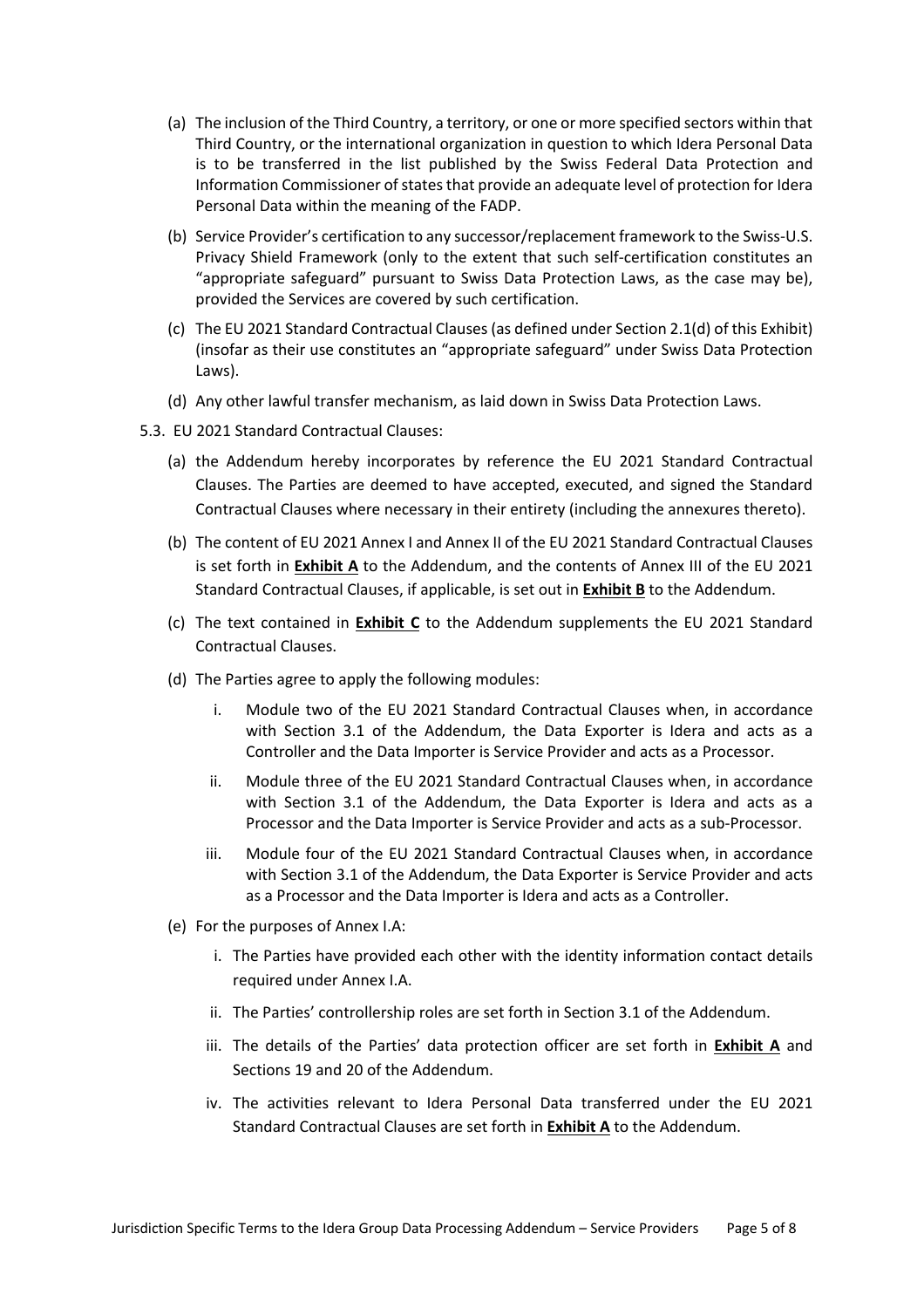- (f) Parties' Choices under the EU 2021 Standard Contractual Clauses:
	- i. With respect to Clause 9 of the EU 2021 Standard Contractual Clauses, the Parties select the "Option 2 General Written Authorization" and the time period set forth in Section 6.3 of the Addendum.
	- ii. For the purpose of Annex I.C and with respect to Clause 13 of the Standard Contractual Clauses, the competent authority shall be the Swiss Federal Data Protection and Information Commissioner, insofar as the data transfer constitutes a Restricted International Transfer of Swiss Personal Data.
	- iii. With respect to Clause 17 of the EU 2021 Standard Contractual Clauses, the Parties select the laws of the Republic of Ireland.
	- iv. With respect to Clause 18 of the EU 2021 Standard Contractual Clauses, the Parties agree that any dispute arising from the Standard Contractual Clauses shall be resolved by the courts of the Republic of Ireland. The Parties choose the Swiss courts as an alternative place of jurisdiction for Data Subjects habitually resident in Switzerland.
- (g) The term "member state" included in the EU 2021 Standard Contractual Clauses must not be interpreted in such a way as to exclude Data Subjects in Switzerland from the possibility of suing for their rights in their place of habitual residence (Switzerland) in accordance with Clause 18(c) of the EU 2021 Standard Contractual Clauses.
- (h) The EU 2021 Standard Contractual Clauses also protect the data of legal entities until the entry into force of the revised FADP.
- 5.4. In cases where the EU 2021 Standard Contractual Clauses apply and there is a conflict between the terms of the Addendum and the terms of the Standard Contractual Clauses, the terms of the Standard Contractual Clauses shall prevail.

#### **6. United Kingdom**

- (a) "**Applicable Data Protection Laws**" (as used in the Addendum) includes UK Data Protection Laws (as defined below).
- (b) "**EU 2010 Standard Contractual Clauses**" (as used in this Section) means the contractual clauses adopted by the European Commission Decision 2010/87/EU, Standard Contractual Clauses for the transfer of personal data to processors established in third countries (controller to non-EU or EEA Processor).
- (c) "**Restricted International Transfer of UK Personal Data**" (as used in this Section) means any transfer of Idera Personal Data subject to the UK GDPR to a Third Country (as defined below) or an international organization (including data storage on foreign servers).
- (d) "**Standard Contractual Clauses**" (as used in the Addendum) includes the EU 2021 Standard Contractual Clauses (as defined under Section 2.1(d) of this Exhibit) and the EU 2010 Standard Contractual Clauses.
- (e) "**Third Country**" (as used in this Section) means a country outside of the United Kingdom.
- (f) "**UK Data Protection Laws**" (as used in this Section) includes the Data Protection Act 2018 and the UK GDPR (as defined below).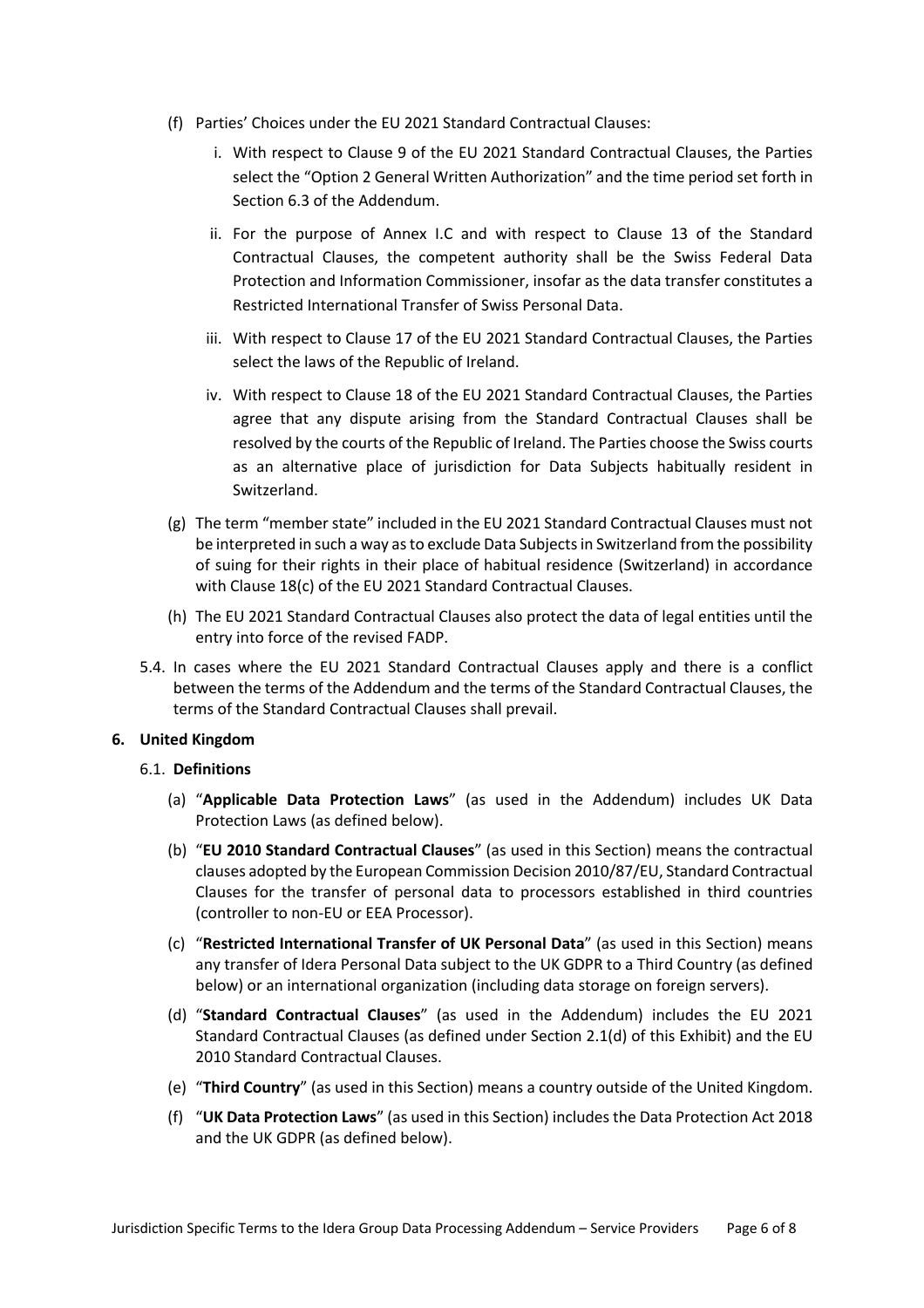- (g) "**UK GDPR**" (as used in this Section) means the United Kingdom General Data Protection Regulation, as it forms part of the law of England and Wales, Scotland and Northern Ireland by virtue of section 3 of the European Union (Withdrawal) Act 2018
- 6.2. With regard to any Restricted International Transfer of UK Personal Data from Idera to Service Provider within the scope of the Addendum, one of the following transfer mechanisms shall apply, in the following order of precedence:
	- (a) A valid adequacy decision adopted pursuant to Article 45 of the UK GDPR that provides that the Third Country, a territory, or one or more specified sectors within that Third Country or the international organization in question to which Idera Personal Data is to be transferred ensures an adequate level of data protection.
	- (b) Service Provider's certification to any successor/replacement framework to the EU-U.S. Privacy Shield Framework (only to the extent that such self-certification constitutes an "appropriate safeguard" pursuant to the UK GDPR, as the case may be), provided that the Services are covered by such certification.
	- (c) The EU 2021 Standard Contractual Clauses (as defined in Section 1.1(d) of this Exhibit) (insofar as their use constitutes an "appropriate safeguard" under UK Data Protection Laws).
	- (d) The EU 2010 Standard Contractual Clauses (insofar as their use constitutes an "appropriate safeguard" under UK Data Protection Laws).
	- (e) Any other lawful data transfer mechanism, as laid down in the UK Data Protection Laws, as the case may be.
	- (f) If the relevant UK authorities recognize the EU 2021 Standard Contractual Clauses as a valid data transfer mechanism for Restricted International Transfers of UK Personal Data, the Parties shall be deemed to have accepted the EU 2021 Standard Contractual Clauses and any necessary addenda to make them applicable to Restricted International Transfers of UK Personal Data and agree to replace the EU 2010 Standard Contractual Clauses with the EU 2021 Standard Contractual Clauses as of the day the relevant UK authorities recognize the new EU 2021 Standard Contractual Clauses as a valid data transfer mechanism for Restricted International Transfers of UK Personal Data.
- 6.3. EU 2021 Standard Contractual Clauses:
	- (a) The Addendum hereby incorporates by reference the EU 2021 Standard Contractual Clauses. The Parties are deemed to have accepted, executed, and signed the Standard Contractual Clauses where necessary in their entirety (including the annexures thereto).
	- (b) The content of EU 2021 Annex I and Annex II of the EU 2021 Standard Contractual Clauses is set forth in **Exhibit A** to the Addendum, and the contents of Annex III of the EU 2021 Standard Contractual Clauses, if applicable, is set out in **Exhibit B** to the Addendum.
	- (c) The text contained in **Exhibit C** to the Addendum supplements the EU 2021 Standard Contractual Clauses.
	- (d) The Parties agree to apply the following modules:
		- i. Module two of the EU 2021 Standard Contractual Clauses when, in accordance with Section 3.1 of the Addendum, the Data Exporter is Idera and acts as a Controller and the Data Importer is Service Provider and acts as a Processor.